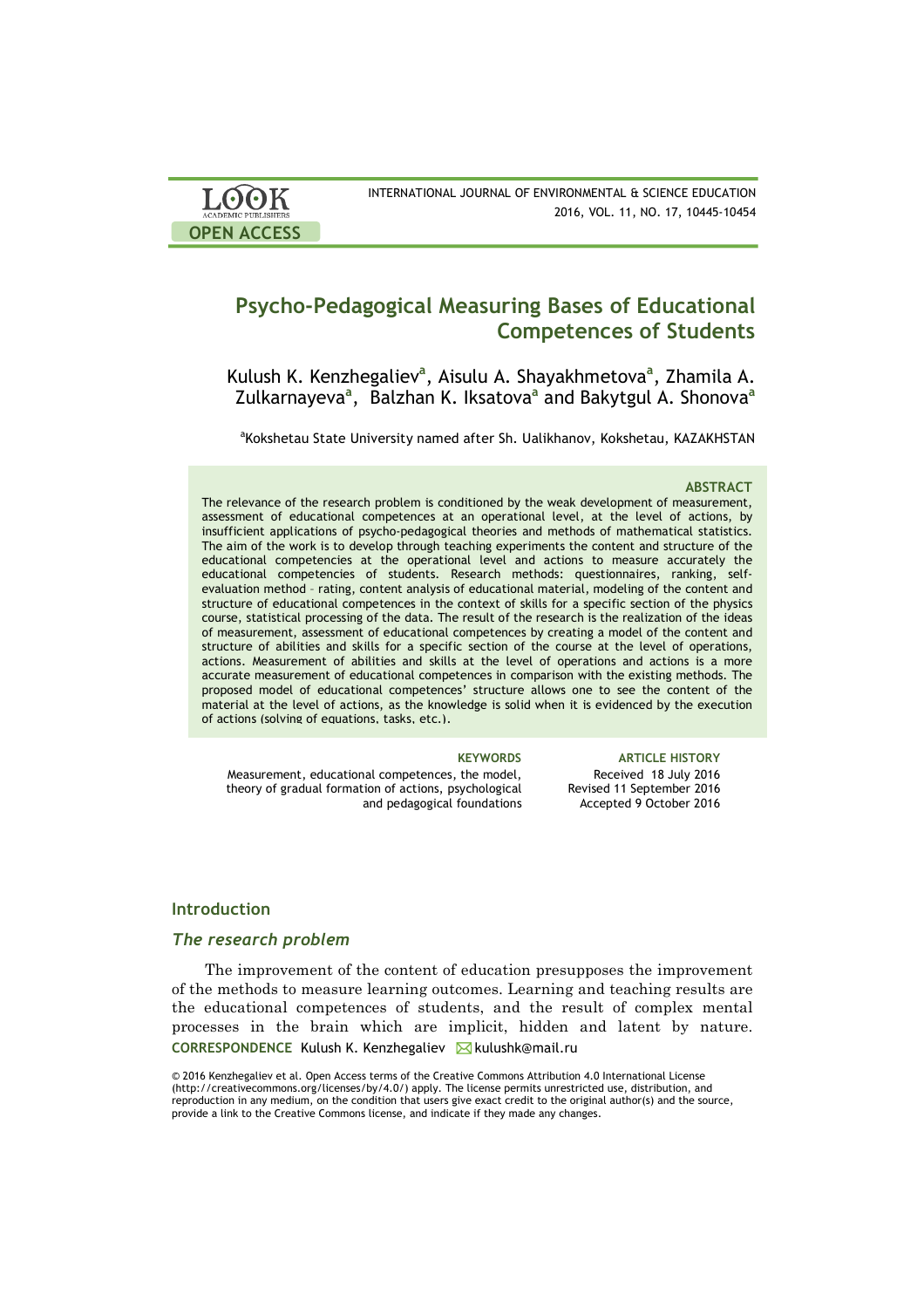Worldwide, the cornerstone of the Bologna process is the result of education, and each state in line with the Bologna process should develop and improve the national monitoring system of learning outcomes of students (Baidenko, 2004; Shitov & Kalney, 2000). It seems to us that, all countries strive to make the same matrix of education, and all of them are oriented on the developed countries. But the methods of training and evaluation are different. Therefore, the problem of improving the assessment of learning outcomes is the most complex pedagogical, didactic task (Avanesov, 2004; Glazunov, 2003). It should be admitted that the psychological works of foreign, Soviet psychologists and their methodology on this question is still to be examined (Engels, 1987; Herbert, 2007).

Like all matter consists of atoms and molecules, the building consists of bricks so learning activity consists of separate abilities and skills, which are implemented at an operational level. Modern physics further develops through the study of its minutest structural elements, just as the problems of qualitative training will be solved at the level of the formation of the operations learning activities. Training operations contribute to the implementation of training actions, which is the essence of abilities and skills. Problems of quality of training are not conditioned by the formation of abilities and skills at the operation level. It is appropriate to say about the relationship of consciousness and educational practice. In the minds rolled-up practical actions in the form of heard and completed activities' images are generated and the training activity acts as a training process (Leont'ev, 2005). The structure of the educational process as the activity includes training activities as a form of interaction "student - teacher", "student-book", "student – problem solving, "student – lab activity". These interactions are carried out at the level of actions and operations. Training activities of the teacher form "rolled up actions": images, concepts, formulas, phenomena, etc. in the mind of the pupil (Lord & Novick, 1968)

Consciousness is successfully formed, if a teacher of any discipline deals with the subject at the operation level. At the operation level the formation of any scientific concept occurs, according to the methods of teaching each discipline. For example, 345х345=149025 contains "action to perform multiplication"- this only action consists of 23 oral mental operations. The quality of any knowledge is fully correlated with the full implementation of the educational operations. Our survey shows that many teachers of mathematics, physics can't solve some tasks. Many of the errors are made by pupils at an operational level. Knowledge and implementation of actions at an operational level is associated with higher mental function of the brain (Vygotsky, 1984). In the development of training psyche the leading role belongs to the methods of teaching, no wonder this branch of pedagogy by J.A. Comenius (1989) is called "The great didactics", improving teaching methods we improve the content of education, just as in engineering, and in all Sciences. About the methodology in astronomy Archimedes briefly put it in this way: "Give me a fulcrum and I will lift the Earth" and it is theoretically possible, but practically impossible. Unfortunately we have to admit that the methods of teaching in universities is minimized, which resulted in negative increase in qualitative training for the professional competence of teachers.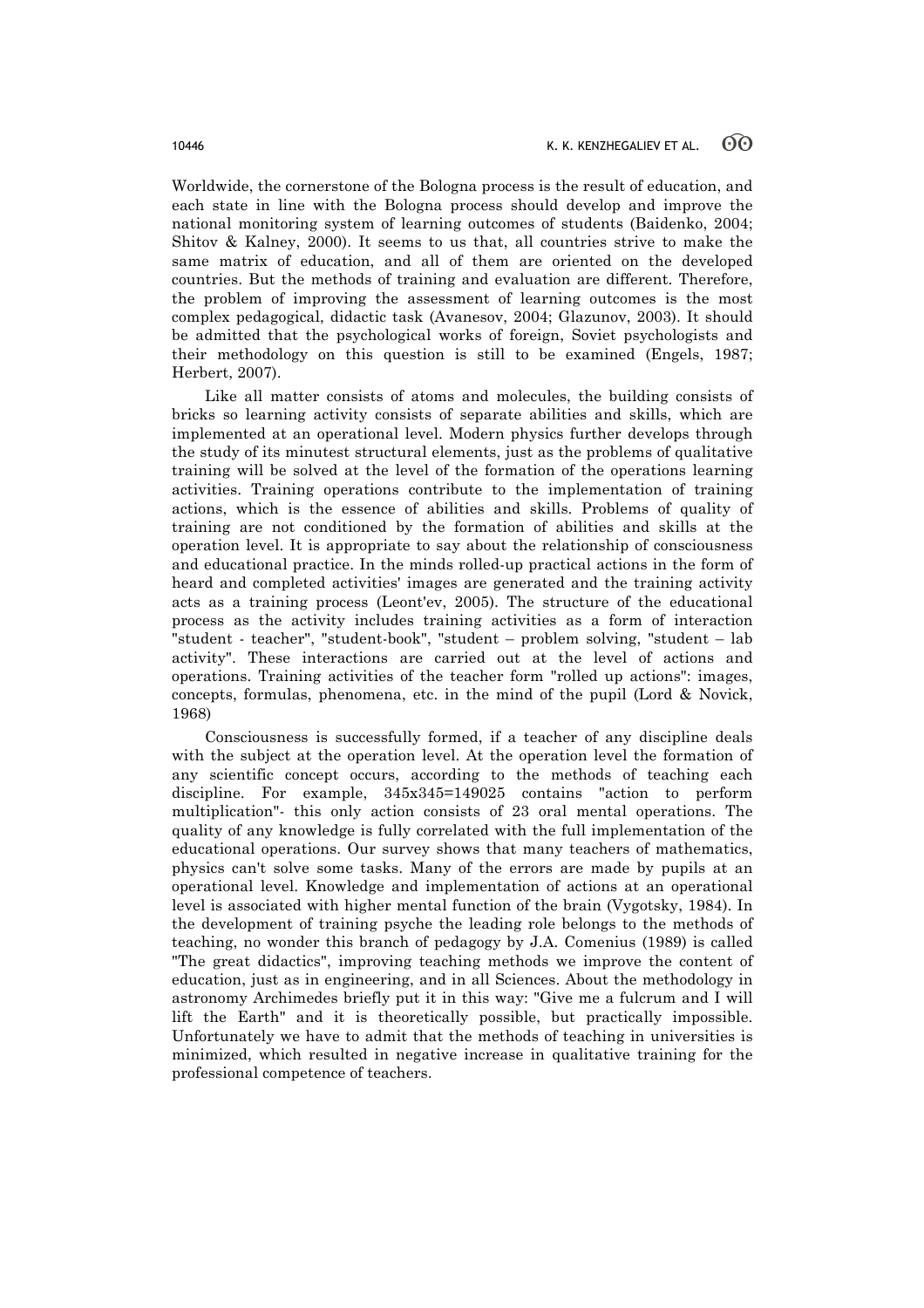#### 60 INTERNATIONAL JOURNAL OF ENVIRONMENTAL & SCIENCE EDUCATION 10447

Important thing in the learning process is the formation of the most common, universal abilities and skills of the natural Sciences. These abilities and skills are formed at the level of operational actions, i.e. operations. We believe that the development of abilities and skills in physics in secondary school (in any subject) is based on the theory of activity (Leont'ev, 2005), the theory of the gradual formations of mental actions (Galperin & Talyzina, 1989), on the properties of the higher mental functions of the brain (Vygotsky, 1984). As a result, educational competences are generated on the subject.

In connection with the unified national testing (UNT) the formation of abilities and skills was not paid enough attention, resulting in decreased quality of knowledge, abilities and skills of school graduates. Logical cycle, "the content of education-methodology of formation of knowledge, abilities and skills-the result of training and education" was broken because from the system the "methodology of formation of knowledge, abilities and skills" was excluded. It is not just a school problem, but the problem of professional competence of teachers. In senior grades of the school the lessons are devoted to learning tests, students just are coached on the ready answers that is unnatural to the theories of higher mental functions of the brain (Podlasiy, 1990).

Modern education requires a new comprehension of the theory and the methodology of evaluating the academic competences of students which would contribute to the creation of educational abilities and skills.

#### **Materials and methods**

### *Research methods*

In the process of investigating this problem, the author relied on many years of personal experience of teaching in secondary schools of Kokshetau, Kokshetau state pedagogical Institute, later the University named after Shokan Ualikhanov. The following research methods were used: theoretical analysis of the problem from the sources and its synthesis; the study, analysis and generalization of advanced pedagogical experience of teachers; conducting of questionnaires among the teachers on the research problem; study of the curricula on physics in secondary school, instructional materials, conducting of laboratory work on identification of level of formation of educational competence in "Electrodynamics". Pedagogical experiment was conducted: ascertaining (pedagogical observation, the testing of the level of abilities and skills in physics, identifying of the content and structure of abilities and skills, ranking of the structure of abilities and skills; forming pedagogical experiment, the development of short-term laboratory work, conducting of formative laboratory work. For the validation of conducted training experiments the method of mathematical statistics was used: the coefficient of completeness of implementation of the actions (Usova, 1980), testing of statistical hypotheses (Grabar & Krasnyanskaya, 1977), the significance coefficient, the criterion of "Chi" - square test (Melnik, 1983).

#### *Experimental base of the research*

The pedagogical experiment was held in secondary school  $\mathbb{N}$  1, school  $\mathbb{N}$  2, school  $\mathbb{N}^{\circ}$  5 of the city of Kokshetau, in the school  $\mathbb{N}^{\circ}$  25, school  $\mathbb{N}^{\circ}$  45 in Almaty, in Chkalov secondary school, Kokshetau region. Approbation of results of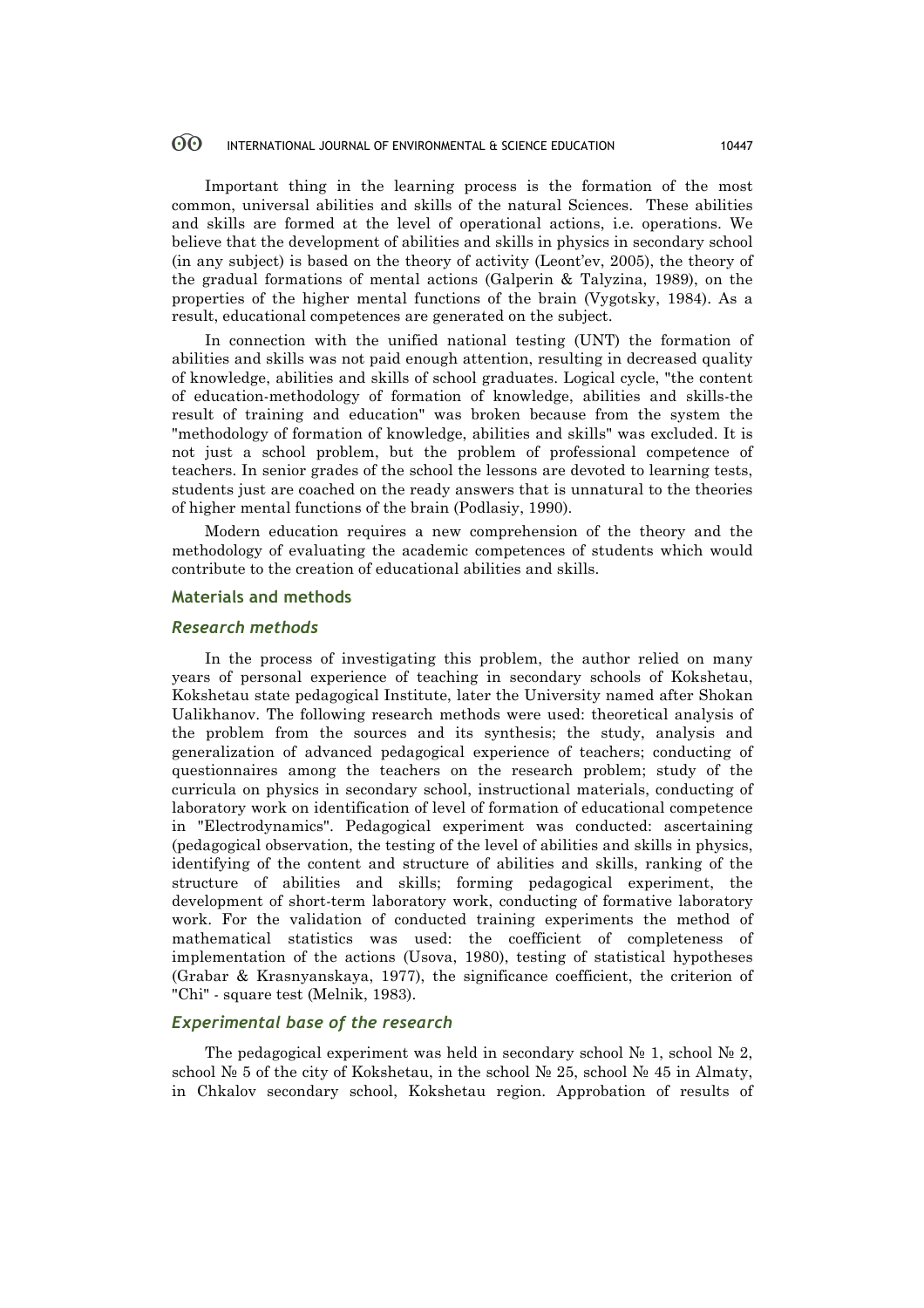research was conducted at qualification's improvement courses of teachers of physics at the Regional Institute of qualifications' improvement of teachers.

### *The stages of the research*

The study of the problem of formation of abilities and skills was conducted in three stages:

In the first stage, the existence of a problem based on personal teaching experience of physics at school was identified, then the state of the problem from the theoretical sources was studied, numerous interpretations of the concept "educational competences", and the full range of abilities and skills for all mathematics and science disciplines were reviewed and analyzed. The hierarchy of the concepts "knowledge", "abilities" and the skills" were studied in the psychological works of the classics of the psychology and scientists educators. The results of the first phase of the study allowed receiving of a comprehensive overview of the research problem; that is, the abstract view of the research problem was received. The absence of a scientific definition of "educational competence" in application to the subject matter was revealed.

In the second phase an analysis of the curriculum for forming of abilities and skills was carried out, the content and structure of educational competence for the section "Electrodynamics" was developed by the survey of teachers of physics, by analyzing the content of the section, the list of laboratory and practical material for the formation of abilities and skills was analyzed, diagnostic-ascertaining experiment of the level of formation of the identified structures of abilities and skills was conducted. Control and measuring toolkit, based on mathematical, statistical methods was developed.

In the third phase a formative experiment was conducted for the development of educational competences, the results of formation of skills were determined by the correct methods of mathematical statistics. The scientific definition of "educational competences" was given. The content and structure of educational competences according to the section "Electrodynamics" were proposed. Topics of similar studies in other parts of physics courses at school and university on the developed research methodology were suggested.

### **Results**

### *The structure of the model content*

A modern secondary school is characterized by the combination of high scientific level of teaching physics with familiarization of students with the fundamentals of modern engineering and technology in the industrially developed country and in the world. The conservatism of the content and methods of teaching are determined by the peculiarity of the education sector. Therefore, the problem of education whatever it was the old one it was not exhausted itself in the content of education in the modern era (Atutov, 1976, 1978). Then why did the graduates of the real schools of Russia before the revolution become engineers in the true sense of the word and the modern graduates of technical universities do not become. The content of school course in physics is lagging behind in its content from the level of development of scientific-technical progress. The filling of the physics course with modern content do not contradict to our method of formation of abilities and skills. The formation of abilities and skills requires further systematization of educational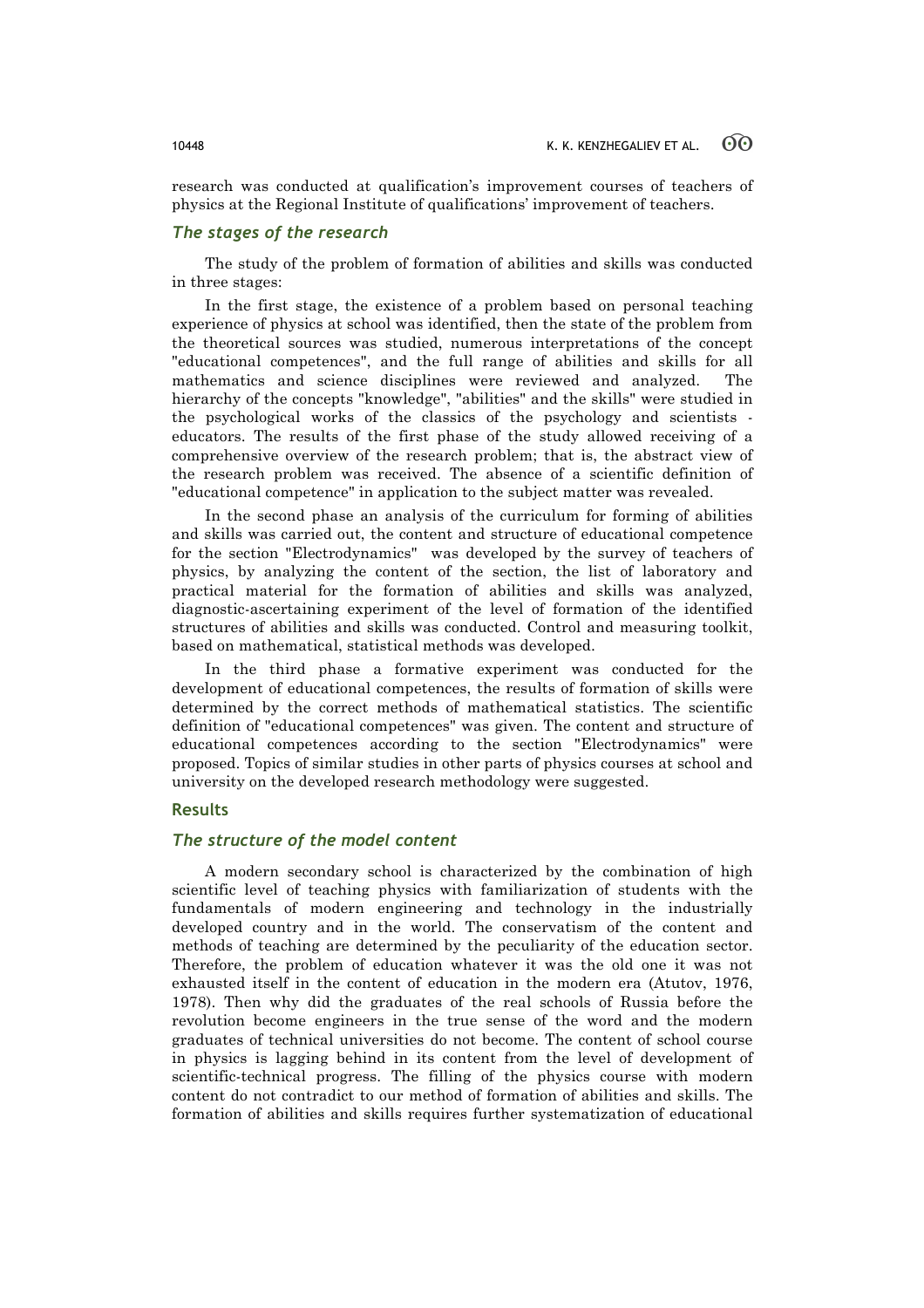#### $\odot$ INTERNATIONAL JOURNAL OF ENVIRONMENTAL & SCIENCE EDUCATION 10449

material and bringing this content to the level of development of science in the world (Razumovsky, 1977).

In the development of educational competences the leading place belongs to the content: diagrams, drawings, concepts, graphic material.

| N∘             | Educatio<br>nal | <b>Electros</b><br>tatics | Consta<br>nt el. | El.current in<br>a variety of | Magnet<br>ic field | Electroma<br>gnetic | Total: | in $%$ |
|----------------|-----------------|---------------------------|------------------|-------------------------------|--------------------|---------------------|--------|--------|
|                | material        |                           | current          | environment                   |                    | induction           |        |        |
|                |                 |                           |                  | s                             |                    |                     |        |        |
| 1              | Schemati        | 25                        | 7                | 15                            | 7                  | 3                   | 57     | 29,8   |
|                | C               |                           |                  |                               |                    |                     |        |        |
|                | drawings        |                           |                  |                               |                    |                     |        |        |
|                | of the          |                           |                  |                               |                    |                     |        |        |
|                | devices         |                           |                  |                               |                    |                     |        |        |
| $\overline{2}$ | <b>Drawings</b> | 12                        | 11               | $\overline{2}$                | 13                 | 9                   | 47     | 24,7   |
|                | of              |                           |                  |                               |                    |                     |        |        |
|                | educatio        |                           |                  |                               |                    |                     |        |        |
|                | nal visual      |                           |                  |                               |                    |                     |        |        |
|                | aids            |                           |                  |                               |                    |                     |        |        |
| 3              | Technica        |                           | 9                | 17                            | 0                  | 0                   | 18     | 9,4    |
|                | l devices       |                           |                  |                               |                    |                     |        |        |
| 4              | principal       | 17                        | 17               | 11                            | 11                 | 13                  | 69     | 36,1   |
|                | scheme          |                           |                  |                               |                    |                     |        |        |
|                | and             |                           |                  |                               |                    |                     |        |        |
|                | graphics        |                           |                  |                               |                    |                     |        |        |
|                | Totally         | 55                        | 35               | 45                            | 31                 | 25                  | 191    | 100    |
|                | on topics       |                           |                  |                               |                    |                     |        |        |

**Table 1.** The content of educational material on the topics in section "Electrodynamics".

Table 1 shows that the illustrative material is only 9.4 %. These 9.4 % represent the subject "electric current in various environments" and other topics in the section "Electrodynamics" such illustrations and schemes do not have.

Important one for our study is the content and structure of educational competences in the context of abilities and skills on this section. During the study, we interviewed 43 teachers with many years of experience in teaching physics. Teachers were asked to identify those abilities and skills that would facilitate successful implementation of laboratory-practical works, and therefore would contribute to competences' formation. The results of the survey were ranked and the first chosen four according to their coefficient's significance were sele

| N∘ | Evaluationa of Skills                       | Coefficient  | the<br>Ωf |  |  |  |  |  |
|----|---------------------------------------------|--------------|-----------|--|--|--|--|--|
|    |                                             | significance |           |  |  |  |  |  |
|    | Experimental abilities and skills           | 7.83         |           |  |  |  |  |  |
|    | computational abilities and skills          | 6.97         |           |  |  |  |  |  |
|    | abilities and skills of electro-measurement | 6,58         |           |  |  |  |  |  |
| 4  | Graphic abilities and skills                | 6.53         |           |  |  |  |  |  |

**Table 2.** Components of educational competences

Other abilities and skills in view of low significance in this table are not included. According to expert teachers, the formation of the indicated (Table 2)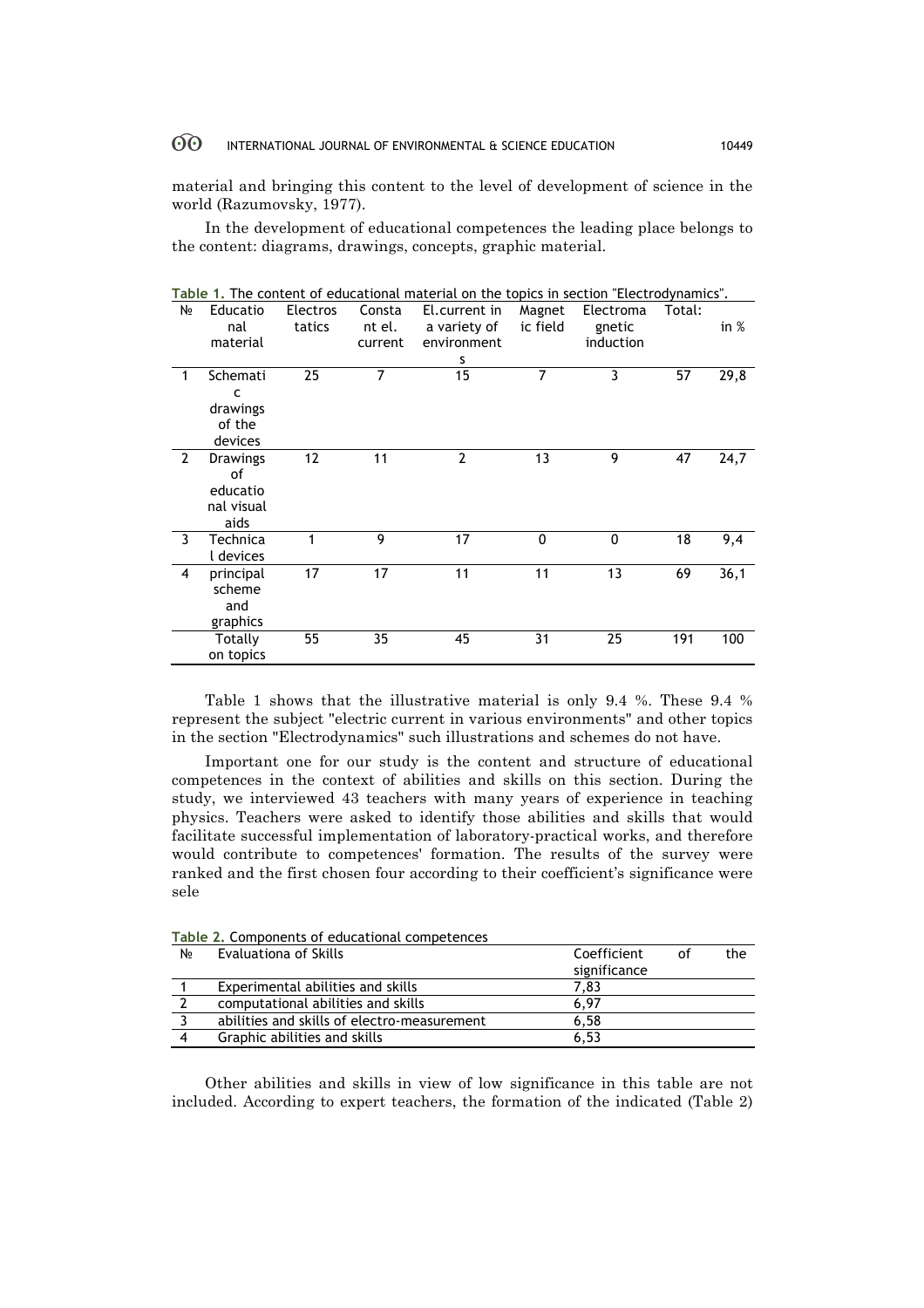abilities and skills are sufficient for successful implementation of laboratory and practical works. The optimal coefficient of significance is 6,50 therefore, the remaining five types of abilities and skills in this table are not included. The results of the survey were processed by a method of ranking "Matrix of ranks" and frequency method "Matrix of frequencies" (Kuteinikov, 2008)

| N∘ | А              | В              | C              | D | Е | F              | G | н              |                | Nº | А | В              | c | D | Е              | F              | G            | н            |   |
|----|----------------|----------------|----------------|---|---|----------------|---|----------------|----------------|----|---|----------------|---|---|----------------|----------------|--------------|--------------|---|
| 3  | $\overline{2}$ | 5              | 4              | 9 | 8 | $\overline{4}$ | 3 | 5              | $\overline{2}$ | 23 | 3 | $\overline{4}$ | 4 | 4 | 5              | 5              | 6            | 3            | 4 |
| 4  | 1              | 1              | 3              | 6 | 6 | 3              | 1 | 1              | 4              | 24 | 2 | 1              | 3 | 2 | 2              | 1              | 3            | 1            | 2 |
| 5  | 7              | 3              | $\overline{4}$ | 9 | 8 | 5              | 6 | 2              | 1              | 25 | 2 | 2              | 4 | 8 | 6              | 1              | 2            | 2            | 3 |
| 6  | 3              | 2              | 5              | 7 | 6 | 6              | 4 | 3              | 4              | 26 | 1 | 1              | 3 | 7 | 9              | 2              | 2            | $\mathbf{1}$ | 4 |
| 7  | $\overline{2}$ | $\overline{2}$ | 3              | 9 | 3 | 3              | 2 | 4              | 3              | 27 | 1 | 1              | 4 | 5 | 9              | 2              | 2            | 1            | 7 |
| 8  | 3              | 1              | $\overline{4}$ | 9 | 8 | 1              | 6 | $\overline{2}$ | $\overline{2}$ | 28 | 2 | 2              | 3 | 4 | 6              | 2              | 1            |              | 4 |
| 9  | 2              | 3              | $\overline{4}$ | 4 | 3 | 5              | 1 | 1              | 1              | 29 | 1 | $\overline{2}$ | 3 | 6 | 7              | 2              | 3            |              | 4 |
| 10 | 2              | 1              | 4              | 5 | 8 | 3              | 2 | 1              | 2              | 30 | 1 | 1              | 1 | 4 | 2              | $\overline{2}$ | 2            |              | 3 |
| 11 | 1              | 1              | 3              | 7 | 6 | $\overline{4}$ | 4 | $\overline{2}$ | 5              | 31 | 2 | 2              | 8 | 8 | 9              | $\overline{2}$ | 2            |              | 3 |
| 12 |                | 2              | 3              | 2 | 8 | 7              | 5 | $\overline{7}$ | 8              | 32 | 1 | 1              | 4 | 9 | 8              | 2              | 4            |              | 7 |
| 13 |                | 1              | 3              | 6 | 6 | 2              | 2 | 1              | 3              | 33 | 1 |                | 3 | 6 | 7              | 1              | 2            | 3            | 3 |
| 14 | 3              | $\overline{2}$ | $\overline{4}$ | 1 | 1 | 5              | 7 | 6              | 8              | 34 | 1 |                | 2 | 6 | 3              | 2              | 2            |              | 3 |
| 15 | 7              | 2              | 6              | 3 | 4 | 5              | 9 | 1              | 8              | 35 | 3 | $\overline{2}$ | 2 | 3 | $\overline{2}$ | $\overline{4}$ | 1            |              |   |
| 16 | 1              | 1              | 2              | 5 | 4 | 1              | 2 | 1              | 2              | 36 | 1 | 1              | 2 | 1 | 1              | 2              | 2            |              |   |
| 17 | 3              | 4              | 4              | 2 | 9 | 2              | 1 | 1              | $\overline{2}$ | 37 | 2 | 3              | 2 | 6 | 4              | 1              | 2            | 1            |   |
| 18 | 4              | 2              | 5              | 3 | 9 | 6              | 7 | 8              | 1              | 38 | 2 | $\overline{4}$ | 3 | 6 | 8              | $\overline{4}$ | 3            | 2            | 3 |
| 19 | 2              | 1              | 3              | 3 | 5 | 1              | 1 | 1              | 3              | 39 | 1 | 1              | 3 | 9 | 8              | 4              | 3            | 2            | 5 |
| 20 | 2              | 2              | 4              | 6 | 7 | 1              | 3 | 1              | 5              | 40 | 1 |                | 1 | 5 | 2              | 2              | 1            | 1            | 3 |
| 21 | 1              | $\overline{2}$ | 9              | 4 | 3 | 6              | 5 | 8              | 7              | 41 | 2 |                | 3 | 9 | 8              | $\overline{2}$ | 2            | 2            | 8 |
| 22 | 1              | 2              | 8              | 5 | 3 | 6              | 4 | 5              | $\overline{2}$ | 42 | 4 | 2              | 3 | 9 | 9              | 3              | $\mathbf{2}$ | 2            | 7 |
|    |                |                |                |   |   |                |   |                |                | 43 | 3 |                | 6 | 7 | 8              | 2              | 1            | 2            | 7 |

**Table 3.** The matrix of ranks based on the survey of 43 teachers

This matrix is used for making of matrix of frequencies. Consider the rule of drawing up this matrix on the example of the column "A". By counting it is established that the rank 1 occurs 18 times, rank 2 is found 13 times, rank 3 occurs 7 times, 4th rank is found 2 times, rank 5 is found 1 time, etc. grade 9 occurs 0 times. These frequencies are captured in the matrix of the frequencies in each row of the column of the same name.

| NΩ  |   | A  | В  |    | D  |    |    | G  | Н  |  |
|-----|---|----|----|----|----|----|----|----|----|--|
| 1.9 | ٥ | 18 | 20 |    |    |    | ິດ |    | 23 |  |
| 2.8 |   | 13 | 15 |    |    |    | 14 | 16 | 10 |  |
| 3.7 |   |    | 4  | 15 | 4  |    | 4  |    |    |  |
| 4.6 |   |    |    | 13 |    |    |    |    |    |  |
| 5.5 |   |    |    |    |    |    |    |    |    |  |
| 6.4 |   |    |    |    |    |    |    |    |    |  |
| 7.3 |   |    |    |    |    |    |    |    |    |  |
| 8.2 |   |    |    |    |    |    |    |    |    |  |
| 9.1 |   |    |    |    | о  |    |    |    |    |  |
|     |   |    | 43 | 43 | 43 | 43 | 43 | 43 | 43 |  |

**Table 4.** The matrix of frequencies

Let's compute the value of each object according to the formula of significance:  $R_i = \frac{1}{N} \sum c_i f_{ij}$ , where N- the number of respondents,  $f_{ij}$  – frequency rank,  $c_i$  – the numerical value of the rank in the normal scale  $\sum c_i f_{ij}$  – the sum of the products of each element on the value of the ranks in the normal scale.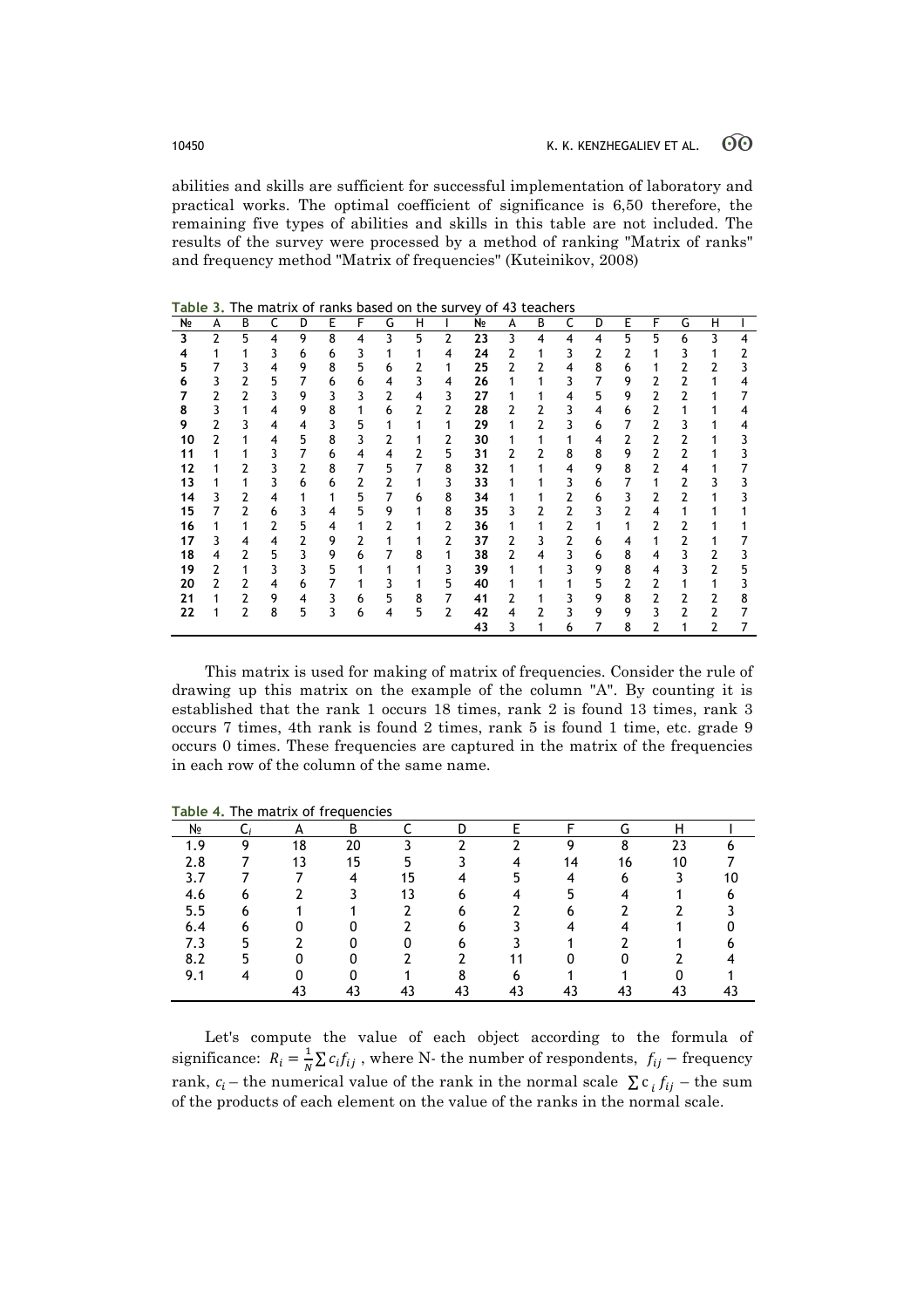#### $\odot$ INTERNATIONAL JOURNAL OF ENVIRONMENTAL & SCIENCE EDUCATION 10451

This method allowed us correctly to allocate the structure of abilities and skills on the level of activity (Leont'ev, 2005).

Results of questioning of pupils in order to identify their attitude to the formed abilities and skills by self-assessment gave the following results:

| N∘ | evaluated abilities and skills                               | Number<br>οf | amount<br>of points | average<br>point |
|----|--------------------------------------------------------------|--------------|---------------------|------------------|
|    |                                                              | students     |                     |                  |
|    | Abilities and skills of work with reference books,<br>tables | 425          | 1502                | 3,53             |
|    | Measuring skills                                             | 425          | 1489                | 3,50             |
|    | Ability and skills to observe                                | 425          | 1422                | 3,34             |
| 4  | Graphic abilities and skills                                 | 425          | 1385                | 3,25             |
| 5  | Ability to plan and organize learning activities             | 425          | 1373                | 3,23             |
| 6  | Computational abilities and skills                           | 425          | 1356                | 3,19             |
|    | Experimental abilities and skills                            | 425          | 1307                | 3,07             |
| 8  | Research abilities and skills                                | 425          | 1241                | 2,92             |
| 9  | Design abilities and skills                                  | 425          | 941                 | 2,21             |

**Table 5.** Results of questioning of students

When developing the questionnaires for the students the aim was to find out the degree of possessing by those or other abilities and skills, how they evaluate the already formed abilities and skills. Here a special case of rating was used - the self-assessment. The obtained data were compared and analyzed with the results of the survey of teachers. The results of the questionnaire, analysis of curricula, content of laboratory works, as well as the study of learning activities of students allowed identifying of the structure of polytechnic abilities and skills. In figure 1 the structure of the Polytechnic abilities and skills in the context of activity, practical actions and at operation level is given. It is the operational level of actions that takes place on the level of mental operations that is internal interiorization and which at the level of practical actions moves into outer actions in the form of external interiorization (Kovalev & Radzikhovsky, 1985).

### **Discussion and Conclusion**

Forming of learning competencies at the level of abilities and skills, at the operational level is the most effective when carrying out laboratory works, explanations of new material, during homework, during testing. The production of any product, installing is carried out at an operational level. Even in genetics, robotics, the process of control occurs successfully if the entire process at an operational level is prepared thoroughly. From this point of view, the monitoring of training, education, upbringing will be effective if the operational level of its execution is thoroughly prepared (Khutorskoy, 2003).

The student progress in mastering the skills and abilities is recorded in a special table. Actions aimed at development of abilities and skills in the proposed method are significantly different from existing teaching methods. Formation of abilities and skills take place without trial and error by predefined landmarks that ensure a correct and conscious implementation of each operation of the generalized abilities and skills of a generalized nature. Dedicated in the research process the structure of learning competencies fulfills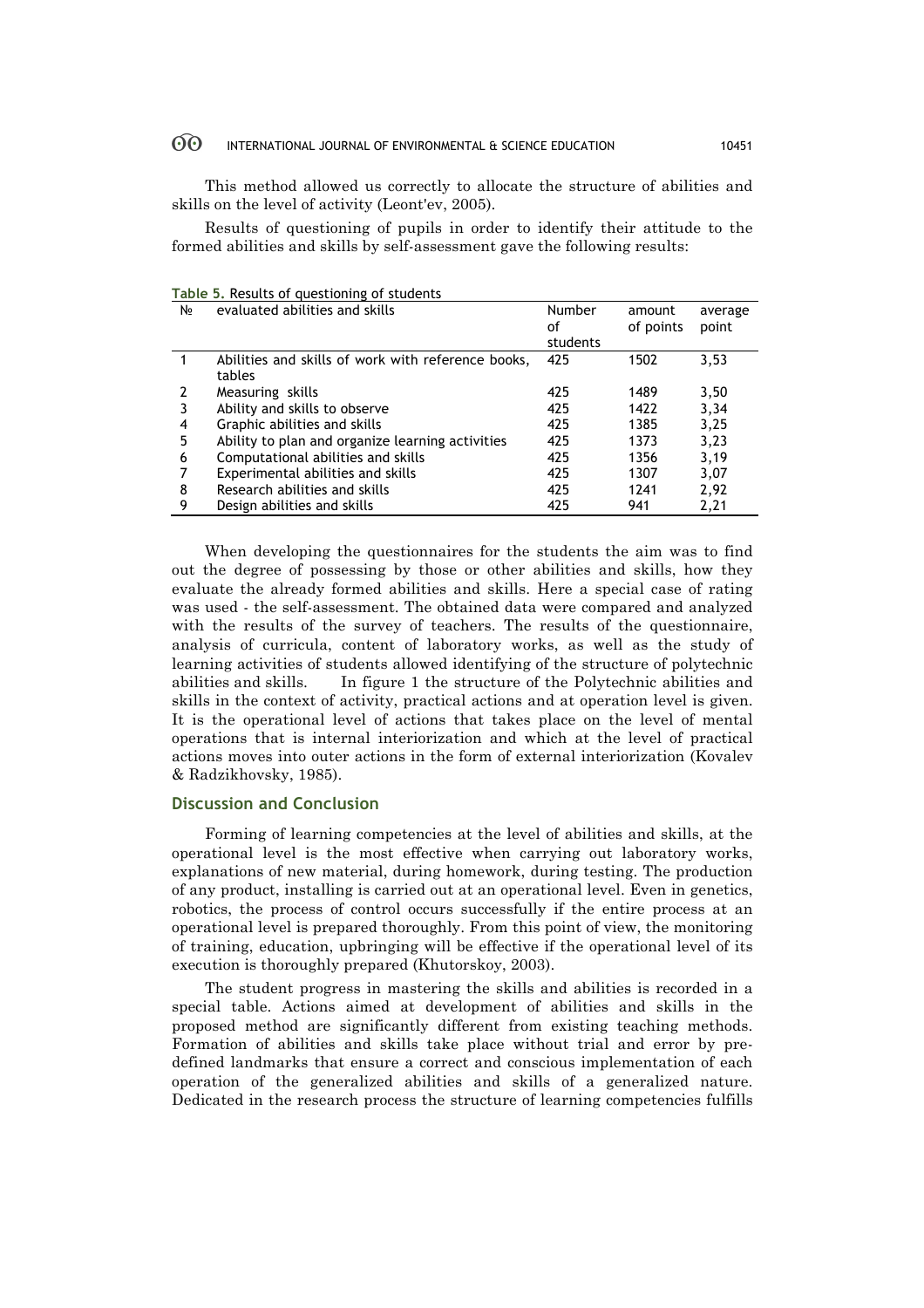the role of an indicative framework of actions (Galperin, 1998). The proposed structure is a model of learning competences in electrodynamics.

#### **Educational competences** Experimental electro - measuring Graphic Calculation g  $\circ$ B milli-ammeter iloli Abilities and skills for reading the scales of electrical Ē circuits The ability to repair an electrical circuit or installa g absolute Abilities and skills to determine the relative The ability to choose the devices to experim and skills to use the system SI voltmeter ohmmeter by the 1 Abilities and skills to use symbols The ability to establish<br>an electrical circuit or installation the current electric electric Abilities and skills to use the ammeter, Abilities and skills to determine the devices and skills of calculations ē and skills to use the and skills to draw principal skills to read principal Abilities and skills to use t Abilities and skills to operate stephs work neasurement Abilities a **Abilities** ਵੂ Abilities ities Abilities

#### The structure and content of educational competences in electrodynamics

**Figure 1.** The structure and content of educational competences in electrodynamics.

To form the educational competencies short-term laboratory works are developed:

Studying the structure and principle of operation of an ohmmeter or avometr. The offered short-term laboratory works are designed to perform the following operations:

- ¾ Familiarization with the scale of avometr in various modes of operation.
- ¾ Determination of the division value at different modes of operation.
- ¾ Familiarization with the bands of switching modes.
- ¾ Setting of the arrow of the detent at zero, pre-closing the circuit.
- 1. Laboratory work: Measurement of resistance by avometr.
- ¾ Calculate the total resistance according to the passport of the device.

— Measure the resistance by avometr separately, then the resistance of all resistances.(sequential, parallel connection).

¾ Compare results 1 and 2 items.

- ¾ Determine the absolute error of measurement.
- ¾ Determine relative error of measurement.

2. Laboratory work: Connection of the elements in the battery and measuring of the voltage and current at the parts of the circuit.

¾ Assemble the electric circuit.

— Record the readings of the ammeter and voltmeter.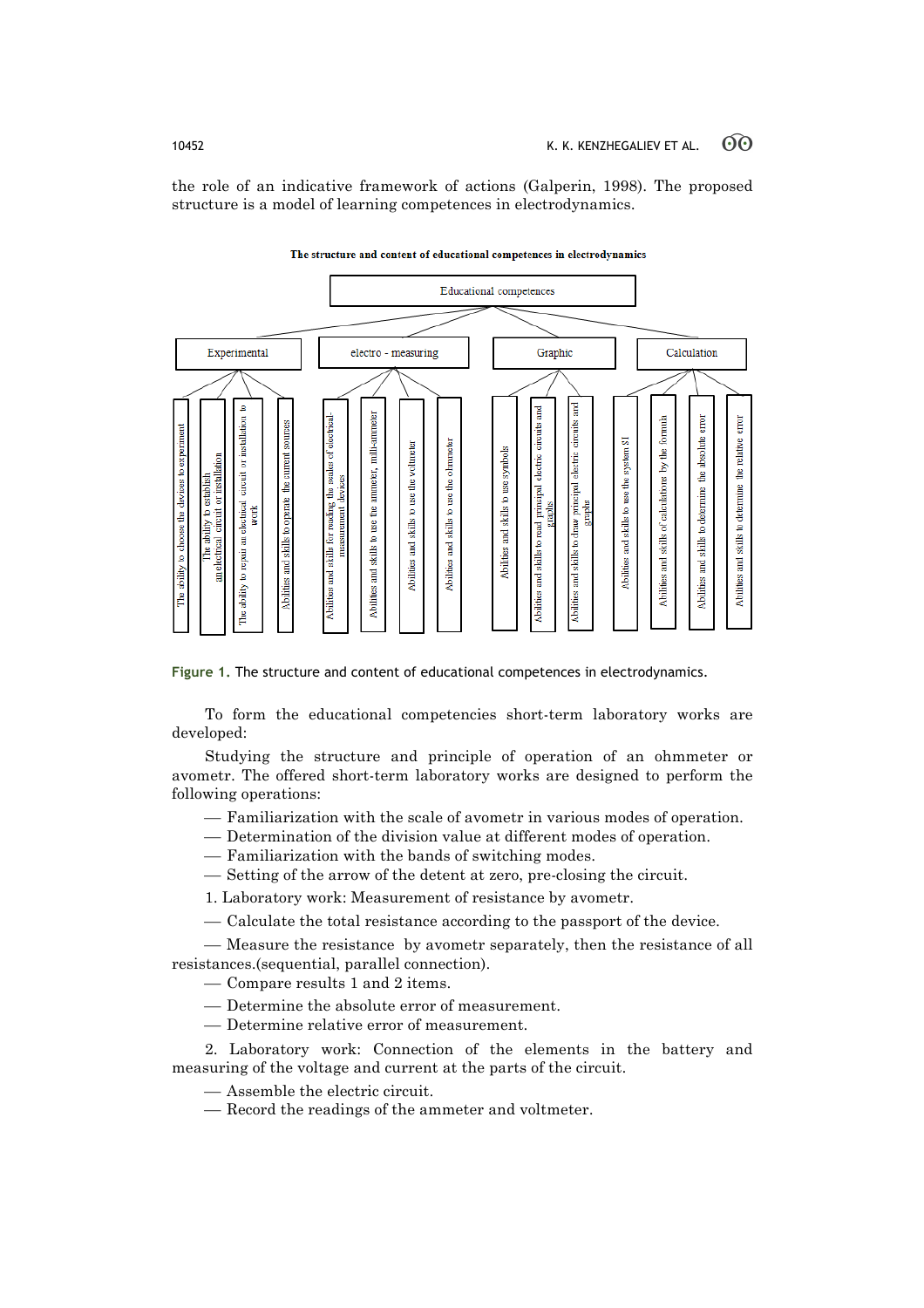#### $\odot$ INTERNATIONAL JOURNAL OF ENVIRONMENTAL & SCIENCE EDUCATION 10453

¾ Assemble the same electric circuit, only the elements connect in parallel.

— Record the reading of ammeter and voltmeter.

— Make a conclusion about how the readings of ammeter and voltmeter will be changed in sequential and parallel connections of elements in the battery.

During the forming pedagogical experiment were tested the adequacy of identified structure of abilities and skills, the logical continuity of the relations of these abilities and skills in a staged method of implementations (Halperin, 2008).

The possibility of a reasonable increase in the number of short-term laboratory works with electrical devices was investigated. It is determined that there are reserves of time for introduction in educational process of such works in the individual term to form and validate the abilities and skills. It turned out that when targeted forming of abilities and skills in the experimental classes, the level of development is higher than in the control classes, and more durable knowledge and skills can be formed in case, if these issues are devoted due attention in other lessons of natural-science cycle.

The result of this experiment is the conclusion about the necessity of a wellconceived system of teaching methods based on short-term laboratory works of modular type which teachers could use for the formation of generalized abilities and skills, which is the basis of educational competencies (Lerner, 1999).

On the basis of the experimental schools teaching-forming experiments were conducted, the structure of the educational competencies was determined, the level of development of abilities and skills was measured, methodological validity of conducting of short-term laboratory works was tested, developed to form educational competencies at the level of operations whose purpose was the continuous formation of generalized abilities and skills of competence character.

Card with a different scale of physical devices are designed in which to determine the readings of the devices one needs to perform three to five mental operations. That is a solid formation of mental operations becomes practical actions, which in turn makes the base of learning activities.

Therefore, the students of the experimental classes were faced up the task of mastering experimental, electrical-measurement, graphic and calculation abilities and skills of competence character, as show didactic means, which were developed together with teachers.

#### **Disclosure statement**

No potential conflict of interest was reported by the authors.

#### **Notes on contributors**

**Kulush K. Kenzhegaliev** - PhD, Associate Professor of the Department of Pedagogy, Psychology and Social Work, Kokshetau State University named after Sh. Ualikhanov, Kokshetau, Kazakhstan.

**Aisulu A. Shayakhmetova** - PhD, Associate Professor, Head of the Department of Social and age Pedagogy, Kokshetau State University named after Sh. Ualikhanov, Kokshetau, Kazakhstan.